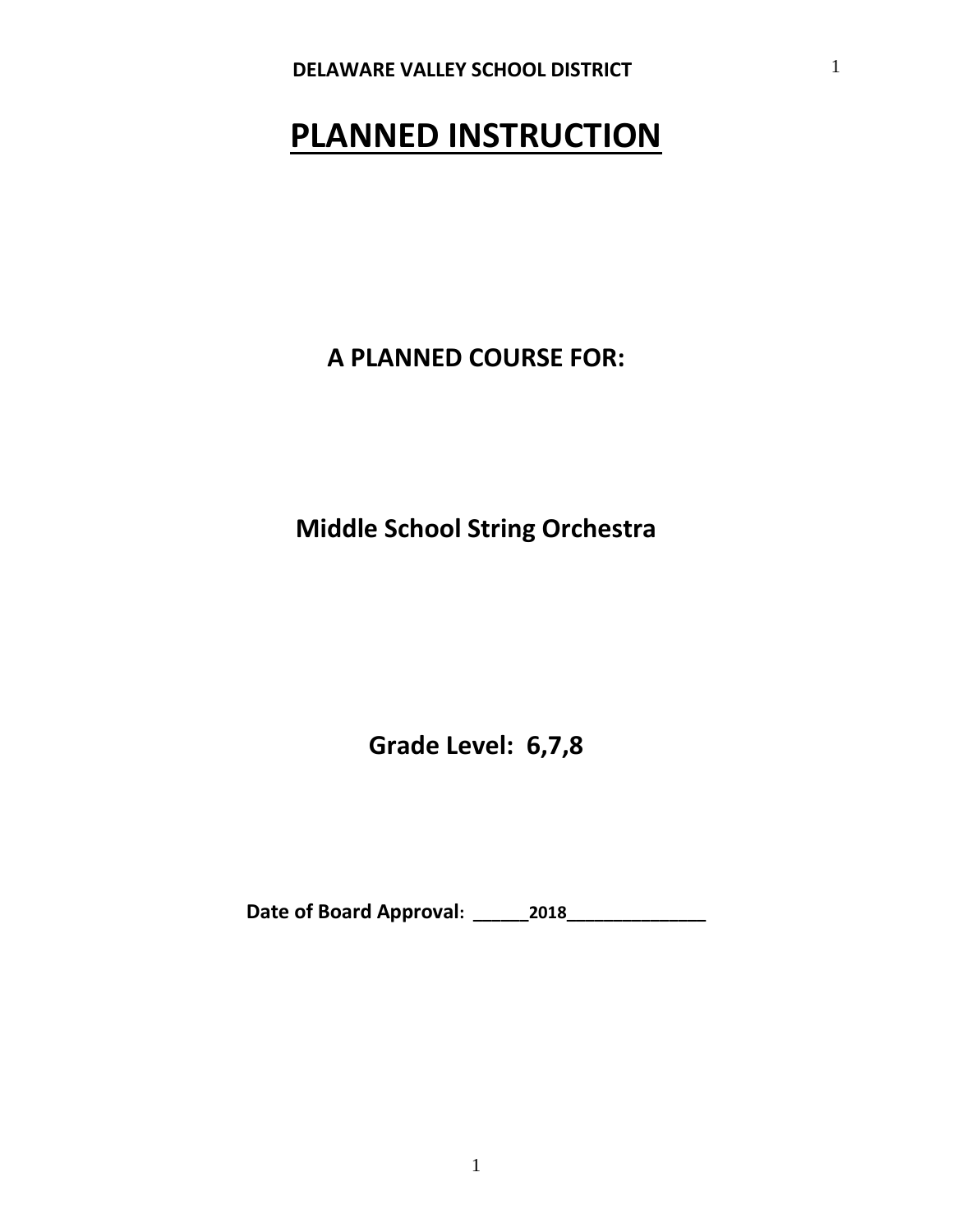## **Planned Instruction**

## **Title of Planned Instruction:**

## **Subject Area: Middle School Orchestra Grade(s): 6,7,8**

### **Course Description:**

This course is designed to give students at the middle school level the opportunity to develop their musical skills on orchestral instruments through rehearsal and performance techniques. This level instruction is a continuation of skills and concepts begun at the elementary level. Students will spend most of their time preparing for public performances of the entire orchestra, with several opportunities available throughout the year for individual development and performance. Some of the many skills needed and developed in this course are coordination, responsibility, cooperation, critical listening, discipline and individual evaluation. The students will be exposed to many kinds of orchestral repertoire including classical, popular and original works of music.

**Time/Credit for the Course: Full year**

**Curriculum Writing Committee: Cynthia Stine**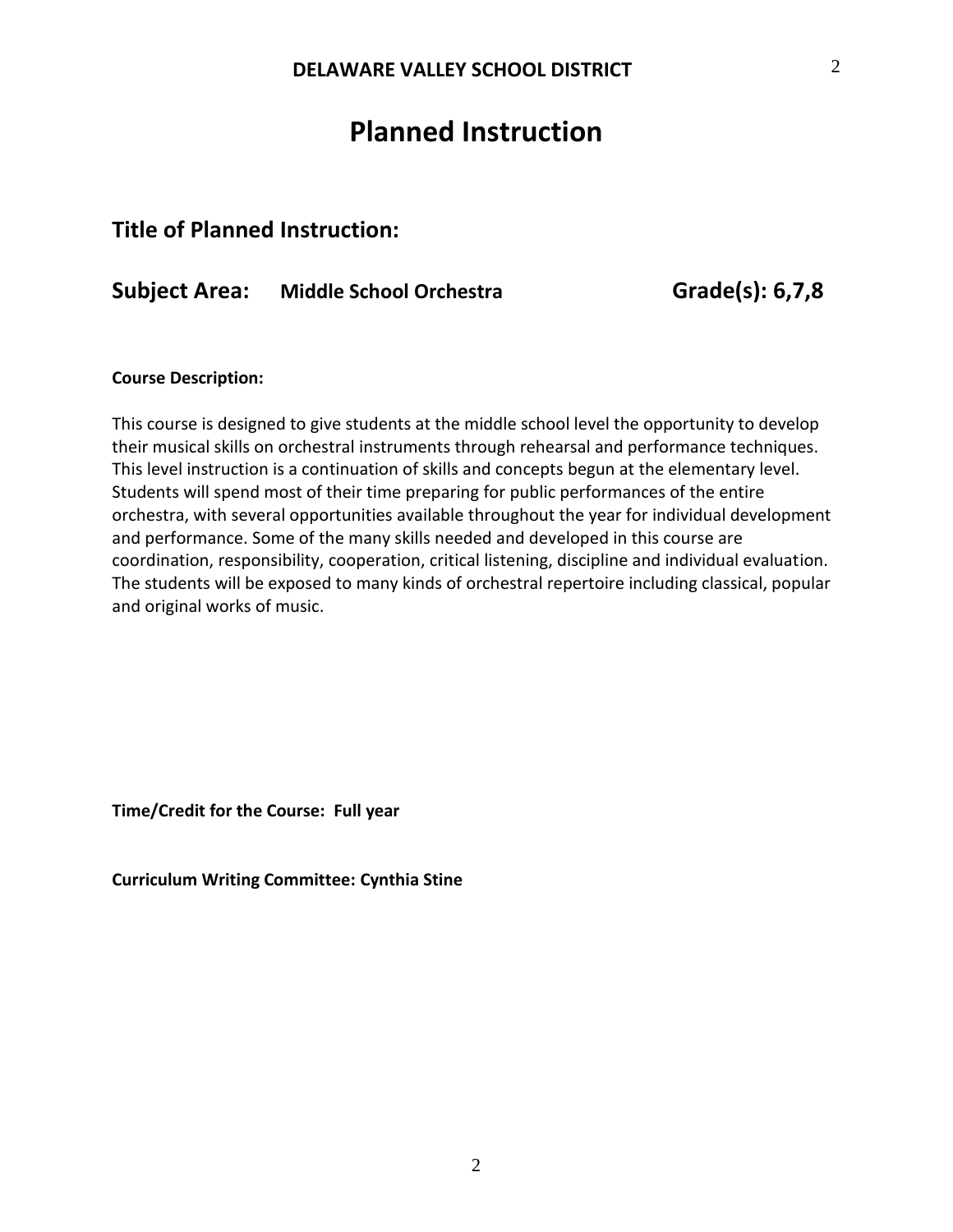# **Curriculum Map – Year Four - Six (based on a student beginning in 3rd**

**grade)**

## **1. Marking Period One:**

## **Overview based on 45 days:**

Playing with proper intonation requires tuning of instrument, proper posture and finger technique as well as accurate music reading skills. 40‐45 days

## **Goals:**

- a) Review of proper care of instruments.
- b) All orchestra students will play the following 1 octave scales in tune: C, G, D, A utilizing a quarter note/eighth note rhythm pattern
- c) All orchestra students will learn to tune their own instruments by having every pitch played for them on a tuner and then using the fine tuners to make adjustments.
- d) All orchestra students will be able to demonstrate rhythms addressed in elementary school including but not exclusive to the following: sixteenth/eighth combinations, syncopations, 6/8 time, etc.
- e) Students will review various bowing learned in previous grades: detache`, slurring, staccato, slurred‐staccato, etc.
- f) Students will know the basic Major, Dorian, Lydian and Locrian patterns on each string.
- g) All orchestra students will begin shifting readiness exercises and will learn the notes in III position on each string
- h) All orchestra students will begin vibrato readiness exercises such as polishing the string, sticky taps, etc.
- i) Students already engaged in vibrato will learn varying techniques to widen or change speed of vibrato for artistic effect

## **2. Marking Period Two:**

## **Overview based on 45 days:**

A pleasing tone on the instrument is produced with proper ear‐training, control of the bow and vibrato. 40‐45 days

- **Goals:**
	- a) Students will extend all previous scales played on rhythms to a second octave
	- b) Students manipulate single pitches to adjust intonation and listen for ringing tones
	- c) Students perform by ear, primary harmonic tonal patterns (vocally, pizzicato, and/or arco; neutral syllable, then solfege)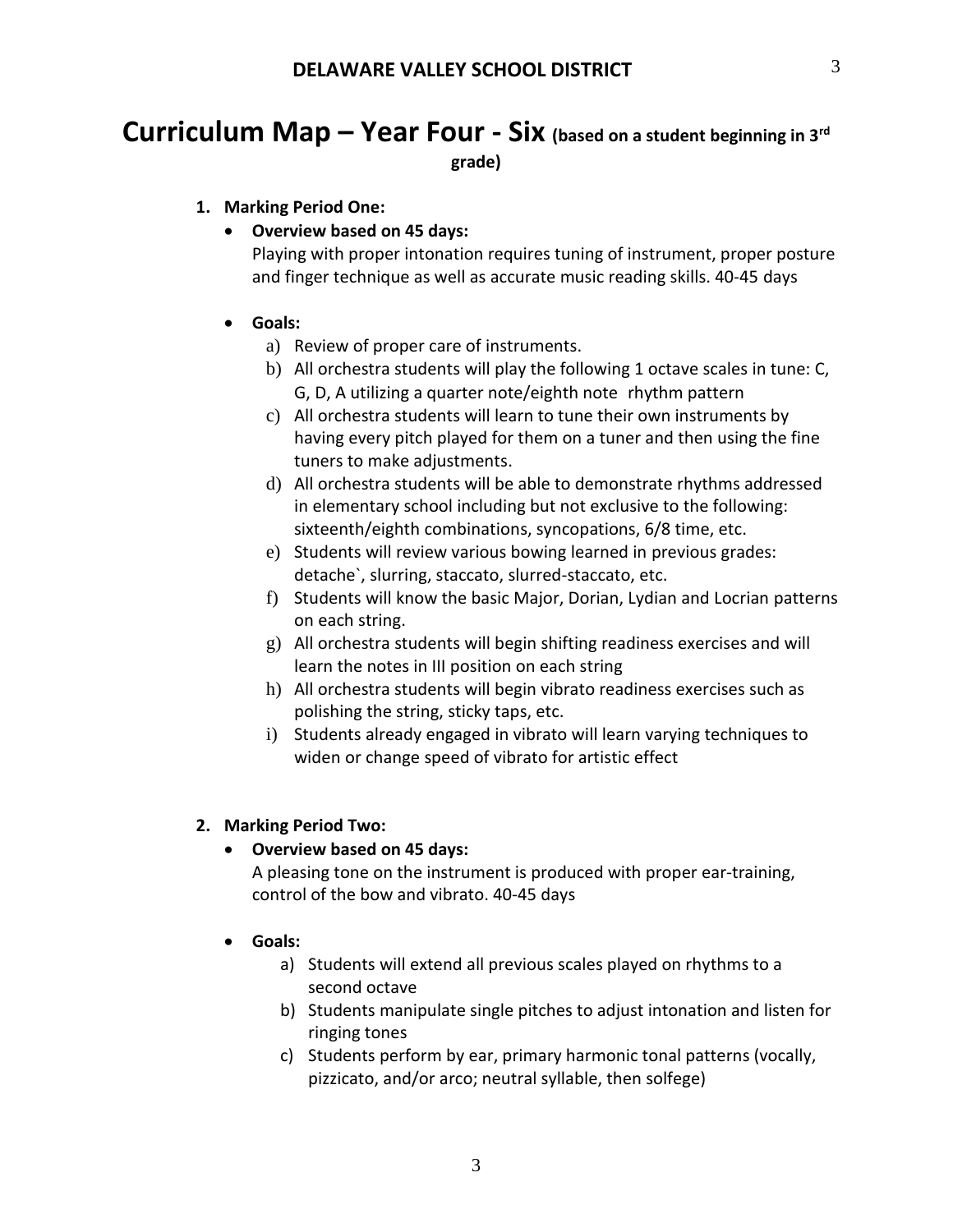- d) Students will learn the Lydian and Locrian finger patterns on each string
- e) Students will be introduced to the 1 octave F and Bb scales played on half notes
- f) Students will learn to shift into the III position
- g) Students will continue vibrato exercises as appropriate to the level of each students' intonation
- h) Students will demonstrate various bow weights and speeds as well as playing at various sounding points to vary dynamics and improving tone
- i) More advanced students will learn extended detache' techniques such as loure', Detache' Lance', Rapid Detache'
- j) All orchestra students will demonstrate proper behavior during a music performance.
- k) All students will perform in and critique their concert

### **3. Marking Period Three:**

### **Overview based on 45 days:**

The instruments range can be expanded by the use of multiple fingering positions. 40‐45 days

### **Goals:**

- **a)** Upon successful execution of the Lydian and Locrian patterns in marking period 2, students will begin utilizing the keys in these patterns
- **b)** Students will perform rhythm patterns in asymmetrical and unusual meters
- c) Students will extend their double stop playing from open strings to one finger
- d) Students will recognize and be able to demonstrate the hooked and spiccato bowing
- e) Students will practice various types of shifts: harmonic, open string, same‐finger, different‐finger shifts
- f) Violins/Violas will practice II and III position exercises
- g) Cello will practice II, IIx, II ½, III, IIIx, IV, IVx positions
- h) Bass will practice  $\frac{1}{2}$ , I, II, III, III  $\frac{1}{2}$ , IV, V

## **4. Marking Period Four:**

 **Overview based on 45 days:** Composition of music allows for individual creativity and expressive form of communication with others. 40‐45 days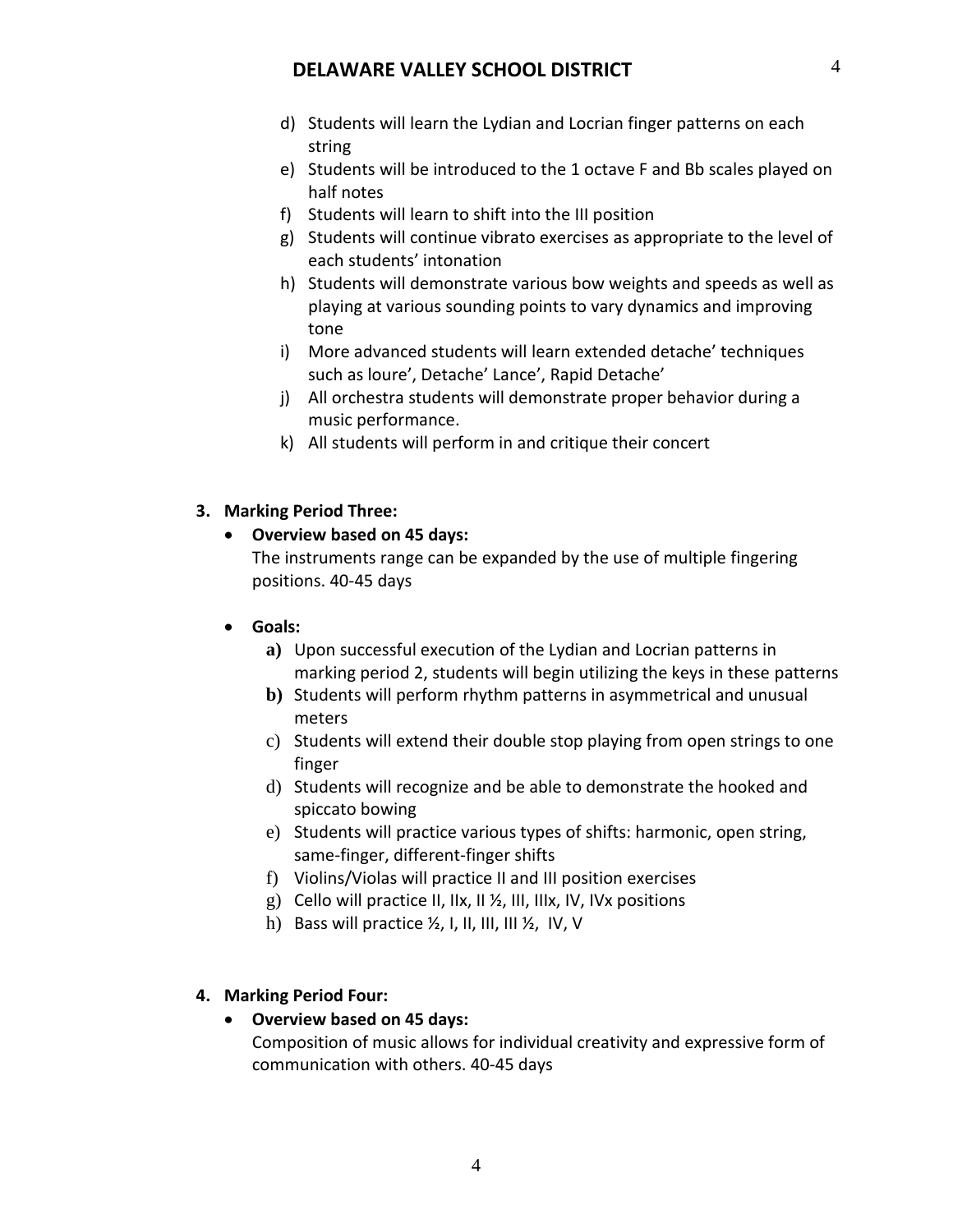- **Goals:**
- a) Students will learn enharmonics
- b) Vibrato studies will be continued
- c) Students will play and be able to identify relative minor scales
- d) Students will compose and play a short piece that demonstrates a list of criteria that has been outlined and taught by the teacher
- e) Students will learn the basics of improvisation and be able to demonstrate these techniques
- f) Advanced students will learn the fingerings for three octave scales and begin study of specific three octave scales
- g) Violas will learn treble clef, Cello and Bass will be introduced to neck and thumb positions
- h) Students will continue their practice and mastering of chromatic scales
- i) Writing Across the Curriculum and Mandated Standards‐Based Technology Skills: All orchestra students will create and type at least a one‐paragraph essay reflecting on their experience of playing in their Spring Concert.
- j) Students will use word‐processing software to complete this assignment.
- k) Students will use various online websites to practice and improve on the years concepts:

[www.emusictheory.com](http://www.emusictheory.com/) [www.musictheory.net](http://www.musictheory.net/) [www.thetamusic.com](http://www.thetamusic.com/) [www.noteflight.com](http://www.noteflight.com/)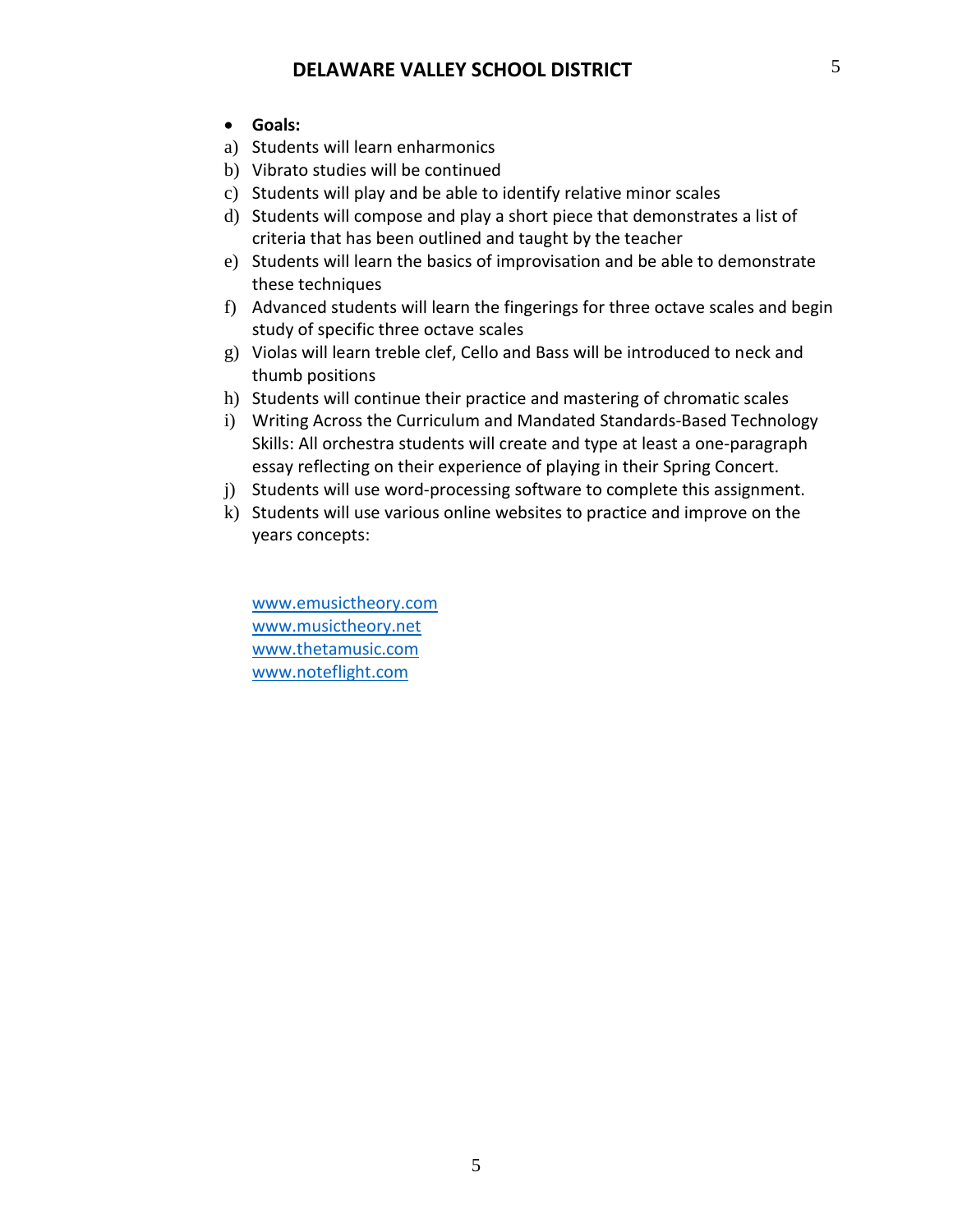## **Curriculum Plan**

### **Unit One: Ear Training and Critical Listening Skills Marking Period: One, 45 Days**

### **Standard(s):**

PA Academic Standards for Arts and Humanities Standards Addressed: 9.1.8.A, 9.1.8.B, 9.1.8.C, 9.1.8.G

## **Big Idea(s):**

- 1. Playing with proper intonation requires a trained musical ear and enhances the expressiveness of the player. Achievement of accurate intonation requires the player to audiate the music before transferring to the instrument.
- 2. Playing music from the printed page requires interpretation of the symbols, notes, rhythms and vocabulary.

## **Essential Questions:**

- How does the written music evolve from the scales they are represented by?
- What is the tonal center of the song to be played?
- What finger patterns are represented in certain tonalities?
- How are rhythms counted in different time signatures?
- What bowings and articulations are needed to convey the idea of the piece of music?

### **Concepts:**

- Major scales
- Basic finger patterns
- Instrument tuning
- Finger patterns of 1‐2, 2‐3, 3‐4 and open
- $\bullet$  2/4, 3/4, 4/4 time signatures
- Quarter, half, whole, eighth, sixteenth notes and rests
- Bowings slurs, staccato, spiccato, hooked bow

### **Competencies:**

- Play major scales with a tuner
- Tune strings on instrument with a tuner
- Identify key (tonal center) of the piece of music
- Sight reading music in various keys and rhythmic patterns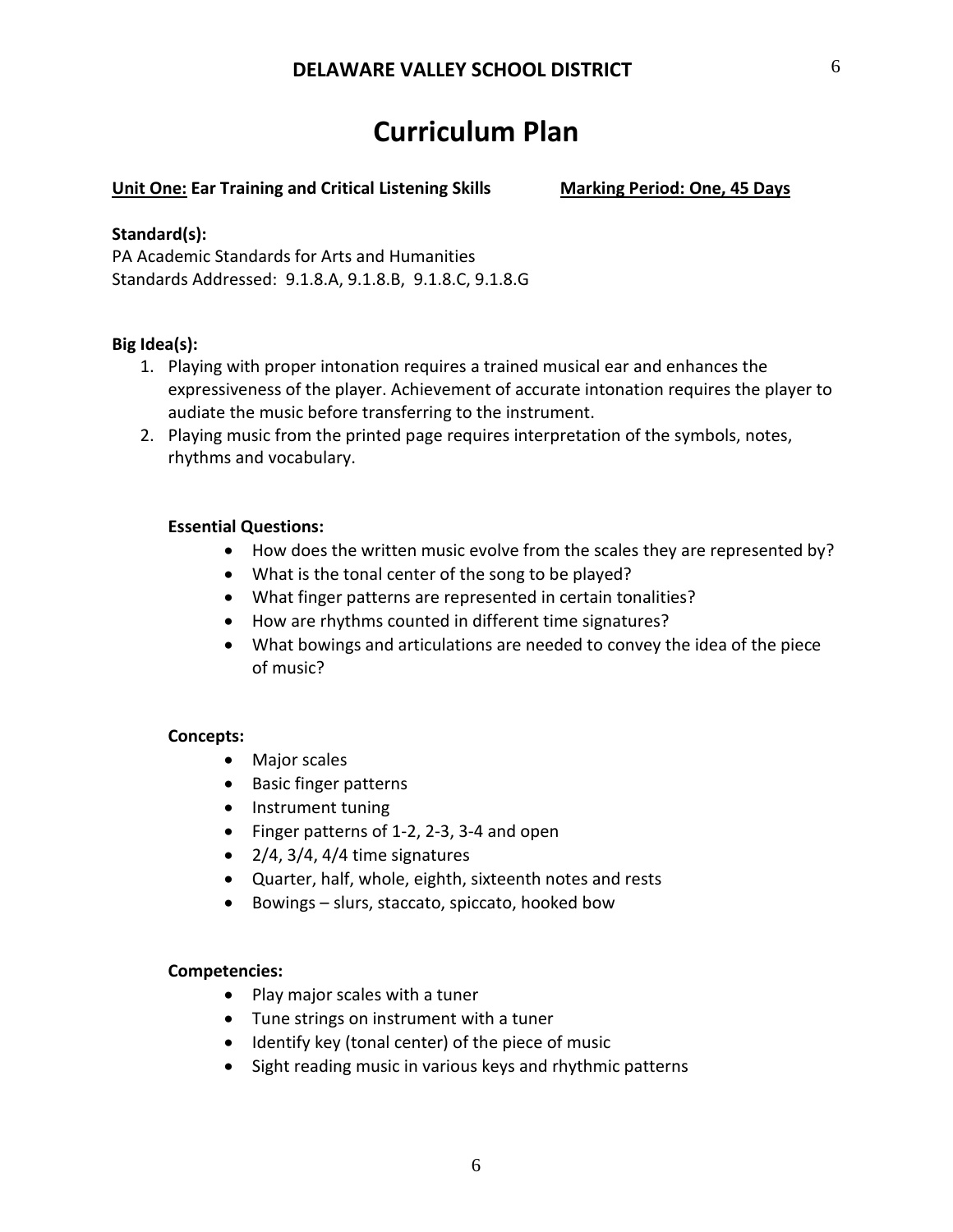Performing music in different styles that convey contrasting expressive elements

**Overview:** Playing with good intonation requires training of the ear, correct posture and proper finger positioning

## **Goals:**

- Students will hear pitches that are out of tune and in tune
- Students will identify out of tune pitches and make the proper adjustments
- Students will improve their intonation by playing scales

## **Objectives:**

DOK : Level One

- Students will use a tuner and identify pitches that are either flat or sharp
- Students will play the D, G, C scales one octave and with acceptable intonation
- Students will utilize the proper finger pattern on each string in the keys of D, G, C

## **Core Activities and Corresponding Instructional Methods:**

- Practice scales on various rhythms and in a canon creating harmony
- Practice orchestra music in the keys of D, G, C that also incorporate canon type melodies. Example: "Tallis Canon"
- Students will sing simple melodies on solfeggio then play on their instruments
- Students will sing intervals, open string, 1st finger, open, 2nd finger, open 3rd finger and then play on each string of the instrument

### **Assessments:**

- o **Diagnostic:** classroom observation
- o **Formative:** effort, improvement, practice charts, sight reading
- o **Summative:** tuning tests, scale tests, playing in pairs

### **Extensions:**

- Students learn to use the pegs for tuning
- Students vocalize major scales or their specific instrumental part as needed
- Students will identify "do" by examining the key signature and then sight sing a specific instrumental part using proper syllables

### **Correctives:**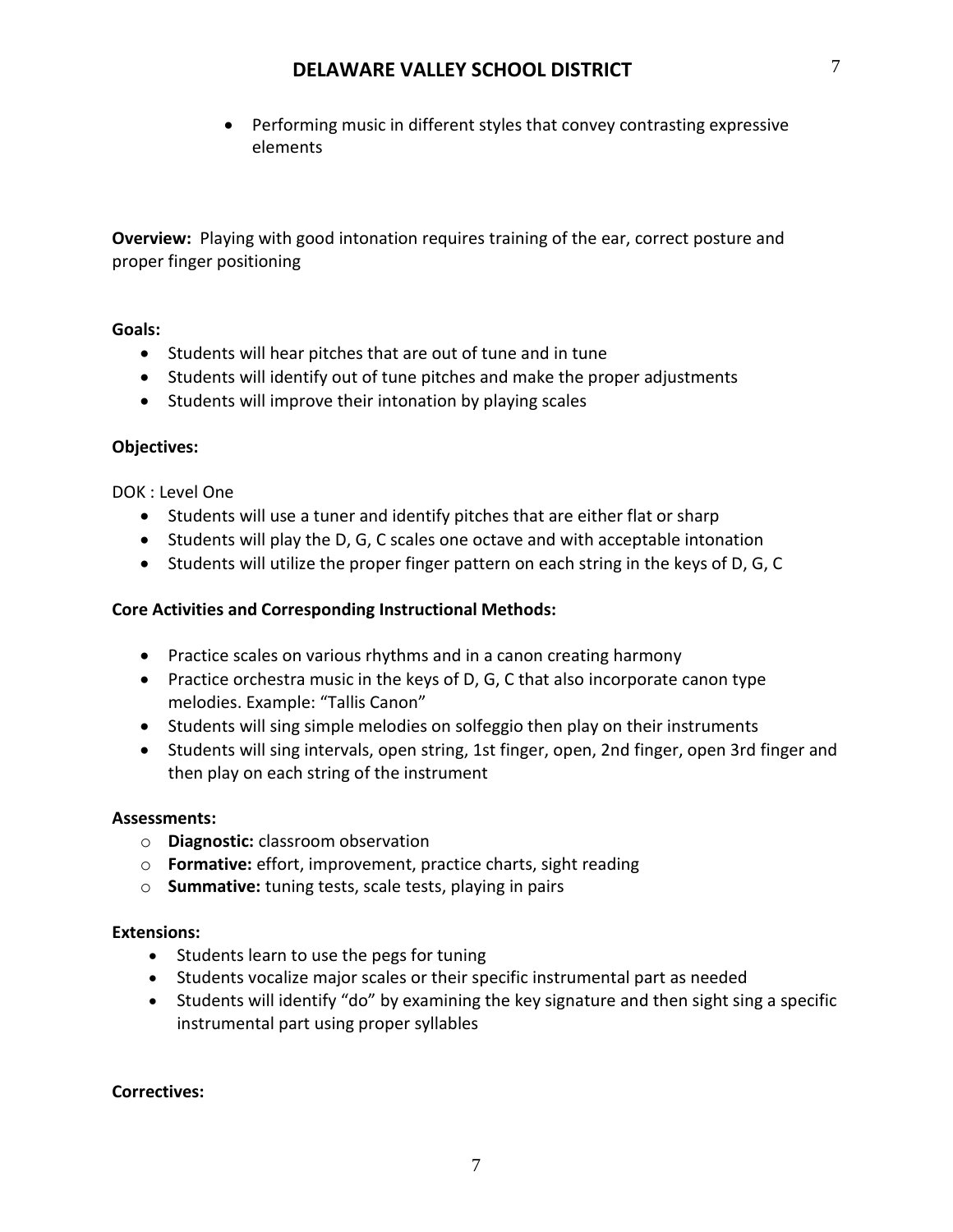- Students try to identify higher or lower/flat or sharp in larger leaps, slowly decreasing the size of the interval until finer adjustments can be heard by the students
- Singing scales and scale intervals

## **Unit 2: Extending the range of the instruments Marking Period two, 45 days**

**Standard(s):** PA Academic Standards for Arts and Humanities Standards Addressed: 9.1.8.A, 9.1.8.B, 9.1.8.C, 9.1.8.G

## **Big Idea(s):**

- 1. Extending the range of the instrument through use of shifting out of first position provides the player with more options to express the music.
- 2. The use of vibrato on an instrument enriches and enhances the sound quality of the instrument

## **Essential Questions**:

- When is it appropriate to shift out of first position?
- Why is it necessary and/or useful to shift out of first position?
- What effect will shifting have on the position of the instrument and body position?
- When is it appropriate to use vibrato on the instrument?
- How is vibrato produced on each string instrument?
- How does depth and width of the vibrato change the quality of the vibrato being used?

## **Concepts:**

- Location of positions outside the realm of first position
- Naming notes in the higher positions and their corresponding notes in first position (if relevant)
- Proper position of thumb and fingers when making a shift to a higher position
- Moving the wrist without tension and without using the bowing hand
- Loose motion with the left hand and the bowing motion of the right hand coordinated
- Playing notes with vibrato in the third position to aid the left hand

## **Competencies:**

- Playing scales completely in third position
- Identifying higher pitches in higher positions on the highest string of the instrument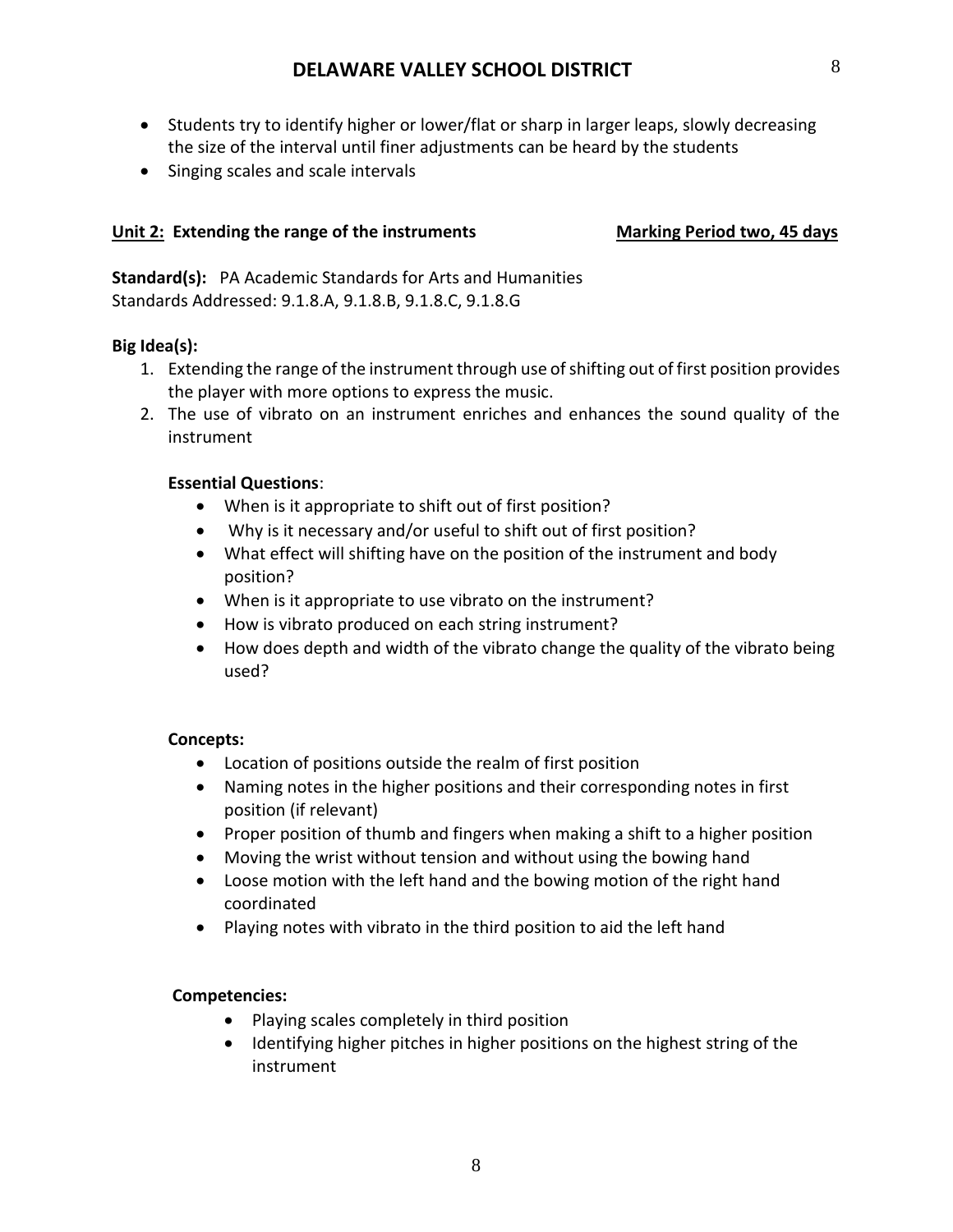Comparing intonation of the notes in higher positions to the notes playable in first position

**Overview:** Students will extend the range on the instrument through use of shifting into higher positions

## **Goals:**

- Naming the notes in higher positions on each string
- Playing the notes in higher positions in tune with their first position counterparts (when applicable)
- Bass/Cello players extend their range with the use of backward extensions and extended 2nd fingers

## **Objectives:**

## DOK: Level Two

- Students will compare 1st position notes to notes in the higher positions and determine when shifting is necessary
- Students will distinguish between the sound quality of notes with and without vibrato
- Students will be able to play in a range higher than the first position allows

## **Core Activities and Corresponding Instructional Methods:**

- Students will begin learning two octave scales that require the use of third positions
- Orchestral music that uses the third position will be studied
- Students will be doing exercises that introduce and reinforce the position of the hand for vibrato
- Students will play familiar tunes from method books using only the third position

## **Assessments:**

- o **Diagnostic:**
	- Worksheets identifying the notes in the higher ranges of the instruments and the positions used to play them
	- Labeling fingerings on scale sheets
	- Practicing 2 octave scales
- o **Formative:**
	- Playing familiar tunes in third position and in first position and compare the intonation with a tuner
	- Playing tests on 2 octave scales
- o **Summative:**
	- Students will play 2 octave scales on a quarter note and eighth note rhythm comfortably at M.M=100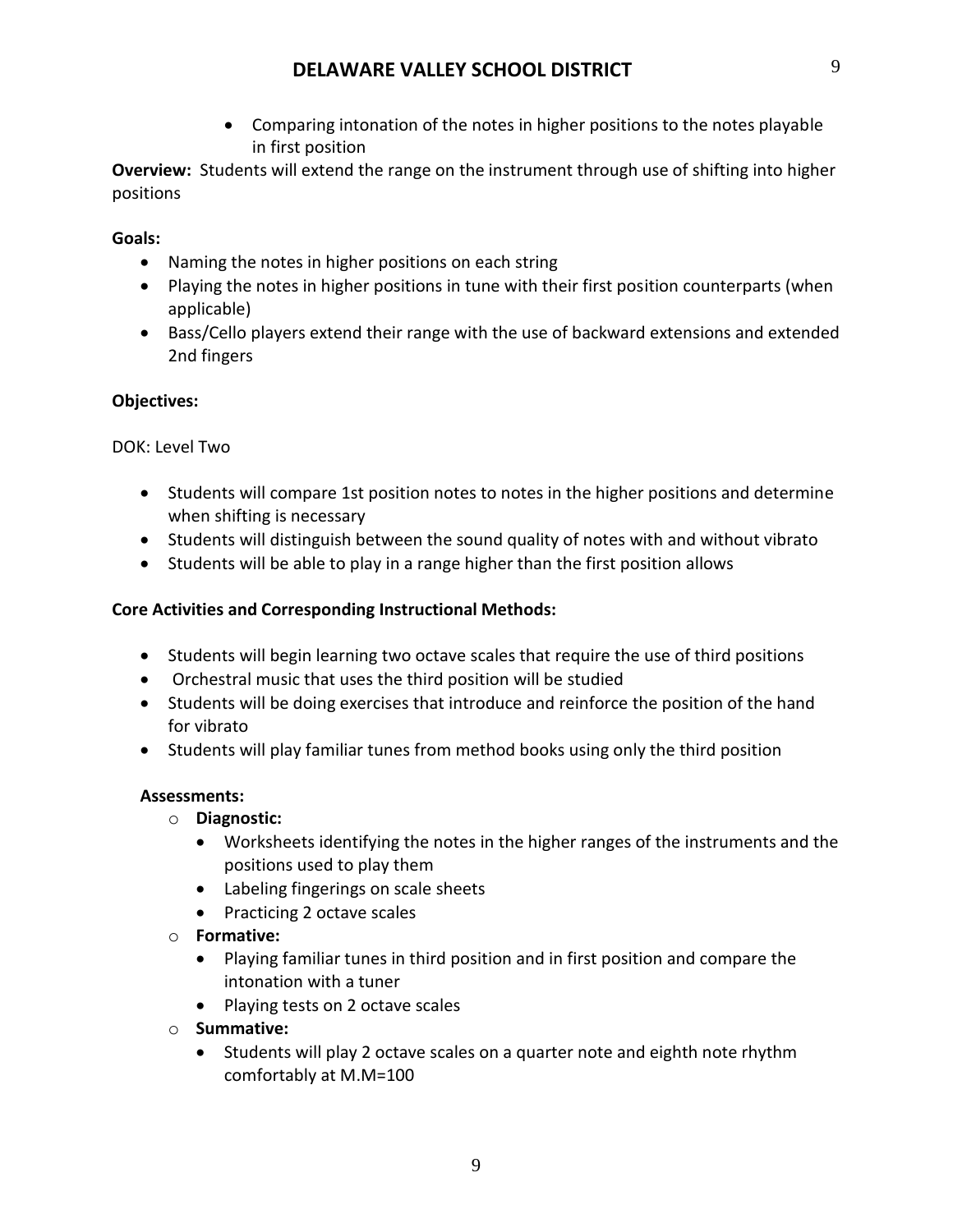Students will identify notes in higher positions and locate those notes on the fingerboard while sight‐reading new music

## **Extensions:**

- Students will be able to locate other positions beyond first and third positions
- Students will study solo pieces and participate in PMEA and other honors festivals

## **Correctives:**

- Watch videos of concerts demonstrating advanced techniques
- Playing tests on scales and repertoire

## **Materials and Resources:**

- Method Books
- Viva Vibrato Method Book and video
- Scale sheets

## **Curriculum Plan**

**Unit 3: Improvising melodies and rhythmic variations Marking Period: Three, 45 Days**

**Standard(s):** PA Academic Standards for Arts and Humanities Standards Addressed: 9.1.8.A, 9.1.8.B, 9.1.8.C, 9.2.8.C

## **Big Idea(s):**

- 1. Improvising rhythms and melodies increases the ability to play musically and fluidly
- 2. Playing music apart from the printed page requires interpretation of style and tonalities

## **Essential Questions:**

- Does disengaging from the printed page allow the musician to express more freely?
- Does using the ear apart from the eyes improve intonation and internal beat?
- What finger patterns are represented in certain tonalities?
- How are rhythms counted in different time signatures?
- What bowings and articulations are needed to convey the idea of the piece of music?

## **Concepts:**

- Basic to intermediate rhythmic patterns in different meters
- Harmonic structure of a piece of music
- Feeling the music as opposed to regurgitating it
- Feeling the beat in different meters: 2/4, 3/4, 4/4, 6/8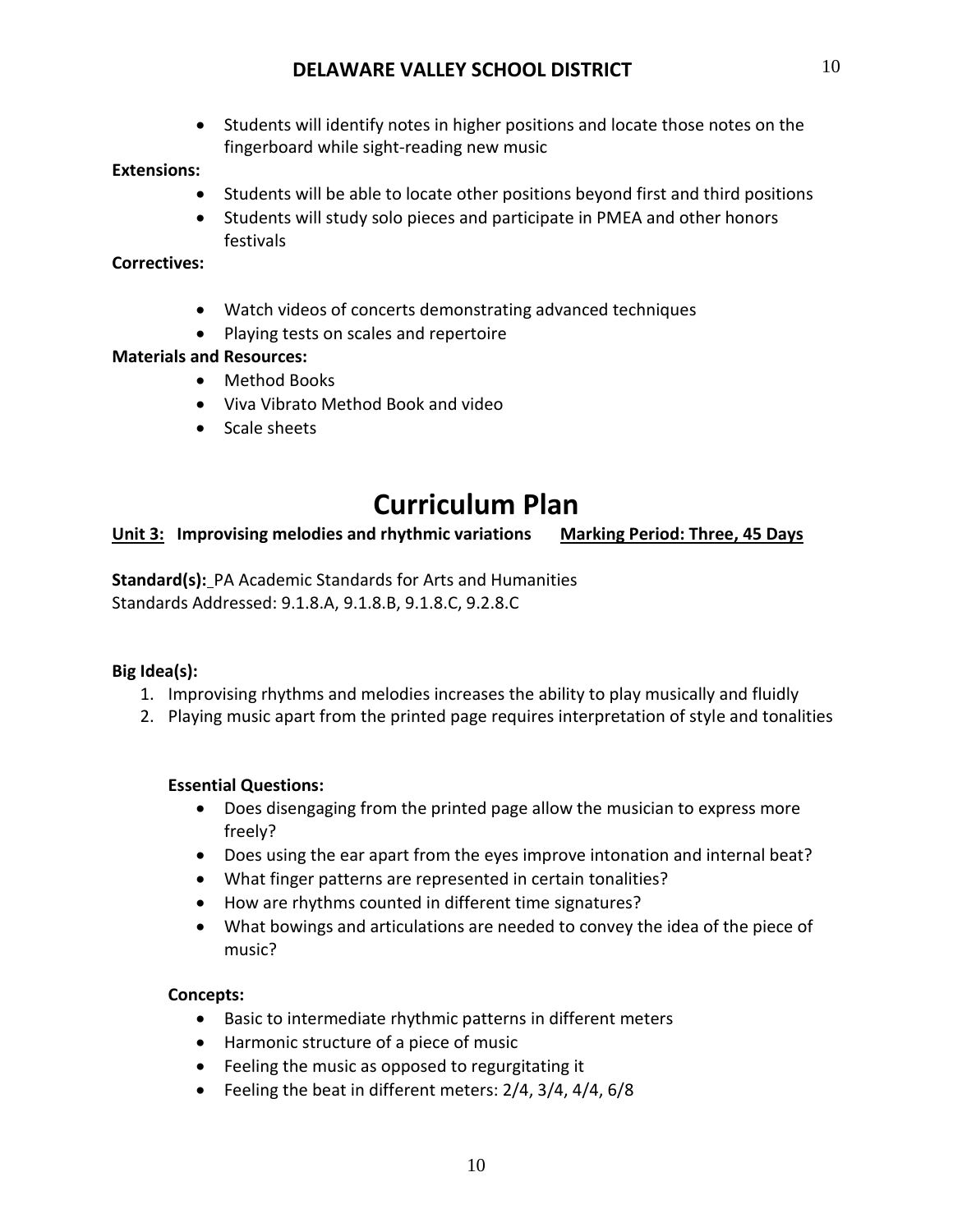- Major, minor keys, dorian mode, blues scales
- Straight eighths, swing eighths
- **•** Improvisation definition

## **Competencies:**

- Hearing music in different tonalities such as major, minor and modes
- Feeling the internal beat and staying within that beat during improvisation
- Counting rhythms in the music and creating own rhythms without printed music
- Play a simple melody in a given key completely improvised

**Overview:** Through improvisation, students learn to feel the music in different styles and relay that feeling through performance.

## **Goals:**

- Play major, minor scales
- Play the dorian mode
- Play a blues scale
- Improvise rhythms on a single note
- Improvise simple melodies using the key and chords of the piece

## **Objectives:**

## **DOK Level Two**

- Determining the rhythms and melodies based on a songs tonality
- Be able to improvise short melodies
- Be able to differentiate and play straight eighth notes and swing eighth notes

## **Core Activities and Corresponding Instructional Methods:**

- Learn major scales from memory
- Learn minor scale, dorian mode, and blues scales from the printed music
- Play from "Jazz Philharmonic" books with and without recordings
- Play music that allows for improvisation

### **Assessments:**

- o **Diagnostic:** 
	- **If** Identify tonality of music
	- **Playing within specific keys accurately**

## o **Formative:**

- **Employ the use of scale sheets and labeling fingerings**
- **Students echo rhythms and simple melodies**

## o **Summative:**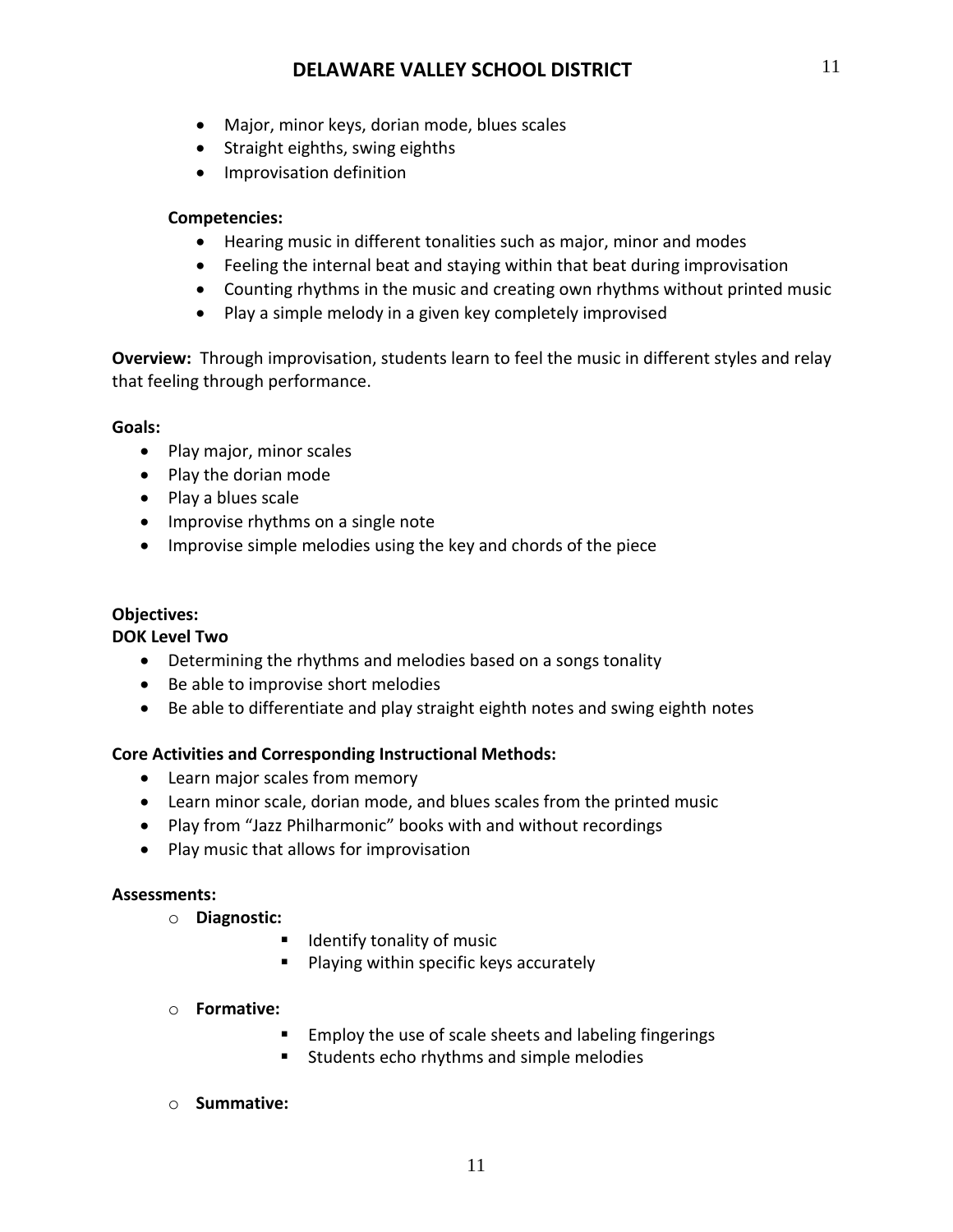- Scale playing tests
- Scale playing tests

## **Extensions:**

- $\circ$  Students analyze a piece of music and write out a short composition that will fit harmonically with the melody
- $\circ$  Students play music with improvisation parts

## **Correctives:**

- Self-assessment
- Teacher-assessment
- $\bullet$

## **Materials and Resources:**

"Jazz Philharmonic" books and CD by Randy Sabien "Jazz Philharmonic 2" books and CD by Randy Sabien Repertoire with improvisation opportunity

## **Unit 4: Composition/Reading Notation Marking Period Three – Four, 90 Days**

**Standard(s):** PA Academic Standards for Arts and Humanities Standards Addressed: 9.1.8.A, 9.1.8.B, 9.1.8.J, 9.1.8.K

## **Big Idea(s):**

- Musicians perform a variety of music at first sight with accuracy and expression
- Different instruments read in different clefs and multiple clefs. An understanding of each clef and its range help the understanding of the other instruments.

## **Essential Questions:**

- What knowledge of notation is necessary to sight read music?
- Can you identify repeated patterns and sequences?
- What expressive markings are included to create emotion in the music?
- What are the ranges of each instrument and the clef they employ?
- What instruments employ the use of multiple clefs?
- What is the purpose of employing different clefs?

## **Concepts:**

- Note and rhythm reading
- Articulation notation
- Expressive markings
- Tempo markings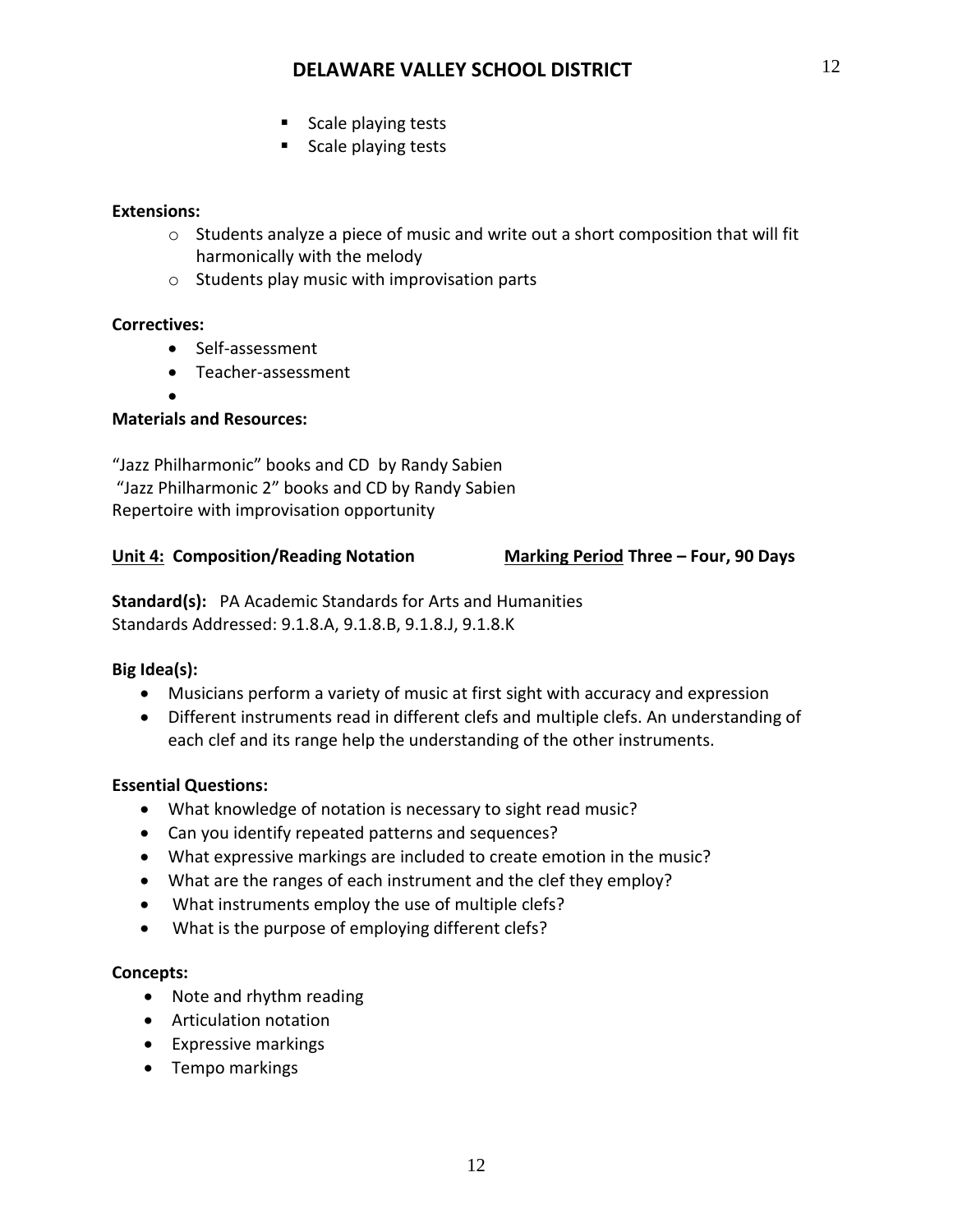## **Competencies:**

- Playing notes and rhythms accurately at a given tempo
- Demonstration of articulations on instrument
- Demonstration of expressive markings in a piece of music
- Note names on the staff used in each clef
- Viola learns to read treble clef
- Cello learns to read tenor clef
- Accurately playing music at sight

**Overview:** Applying the knowledge of music reading acquired to this point, students will compose a 32 measure piece of music on their respective instrument. Students will use a web‐ based music writing tool such as noteflight.com to print their composition

## **Goals**:

- Accurately placing the correct number of beats in each measure
- Using a key signature that represents the theme of the music
- Applying articulations and notating desired bowings
- Familiarization of a music-writing program

## **Objectives:**

## **DOK Level Three**

- Creating musical compositions that are unique to one's own instrument
- Performing pieces created by students

## **Core Activities and Corresponding Instructional Methods:**

- Completing worksheets filling in measures with correct number of beats
- Vocabulary of notation and articulation
- Use the program www.noteflight.com

## **Assessments:**

- o Diagnostic:
	- Graded worksheets
- o Formative:
	- Composition of short melodies 4-8 measures
- o Summative:
	- Final composition  $-32$  measures

## **Extensions:**

- Performance of individual compositions
- Creating a harmony to the original composition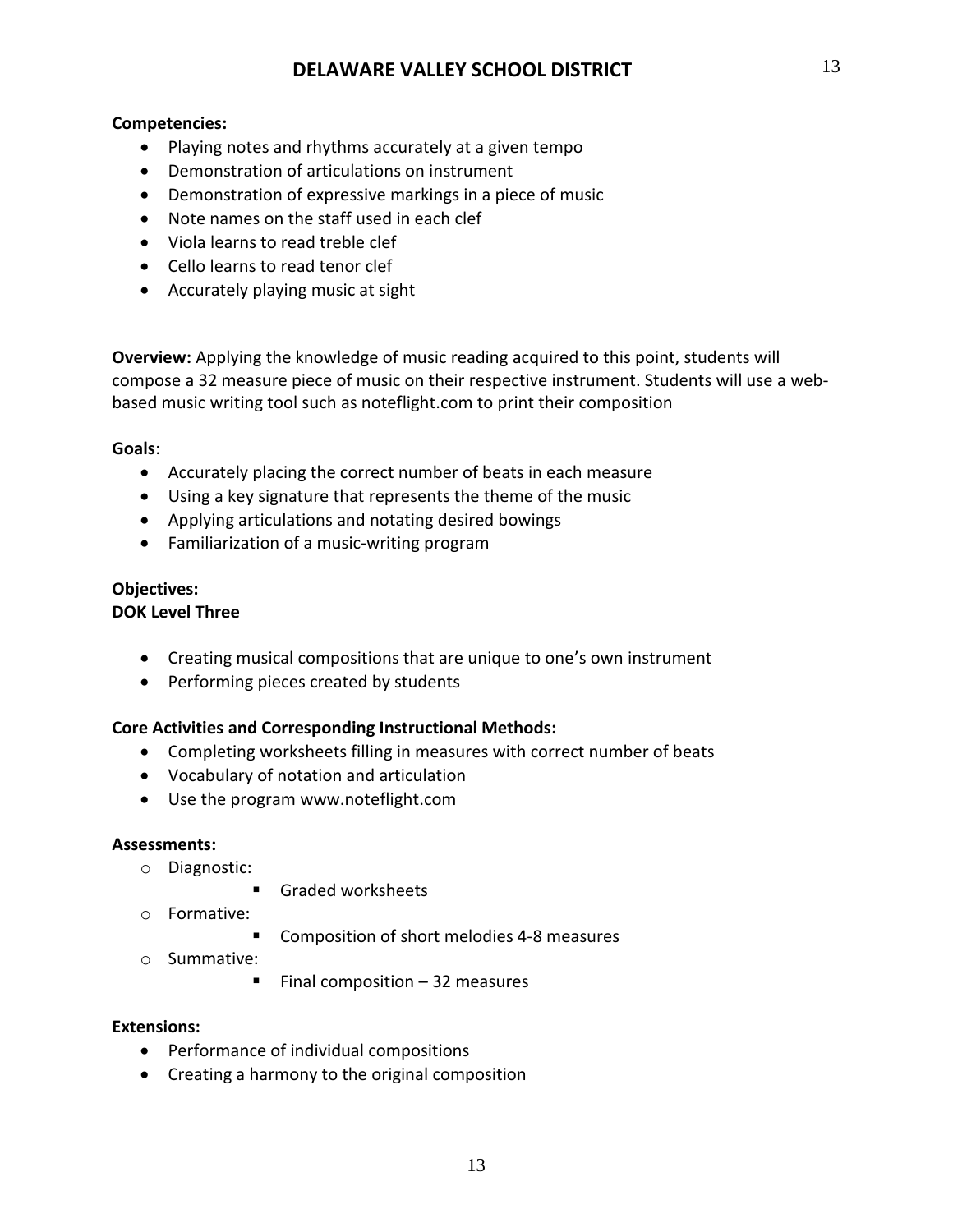## **Correctives:**

- Teacher assessment
- Peer assessment

## **Materials and Resources:**

- Method Books
- Teacher Knowledge
- [www.noteflight.com](http://www.noteflight.com/)

**UNIT 5:** Listening to, analyzing and describing music **Marking period:** Three-Four, 90 Days

**Standard(s):** PA Academic Standards for Arts and Humanities Standards Addressed: 9.2.8.A, 9.2.8.A, 9.3.8.A, 9.3.8.B

## **Big Idea(s):**

 Listening to music in various settings such as recordings, live performances, videos, etc. provides the listener the opportunity to analyze and describe a piece of music or performance

## **Essential Questions:**

- What is gained by attending live performances as opposed to listening to a recording?
- How does listening to a performance on CD as opposed to a video change the listeners' experience?
- What vocabulary is necessary to accurately describe a performance?
- $\bullet$

## **Concepts:**

- Proper concert etiquette
- The visual and aural perceptions of a performance
- Descriptive vocabulary

## **Competencies:**

- Attending concerts and behaving properly
- Listening to and listening for elements in a piece of music
- Assessing a performance based on general criteria and interpreting what was heard

**Overview:** In order to progress as a musician, it is important to listen to others perform. A musician should be able to analyze and describe what they've heard. These listening skills will also allow an individual to better analyze their own playing.

## **Goals:**

- Students listen to a recording and choose elements to isolate and analyze
- Students attend a live performance demonstrating proper concert etiquette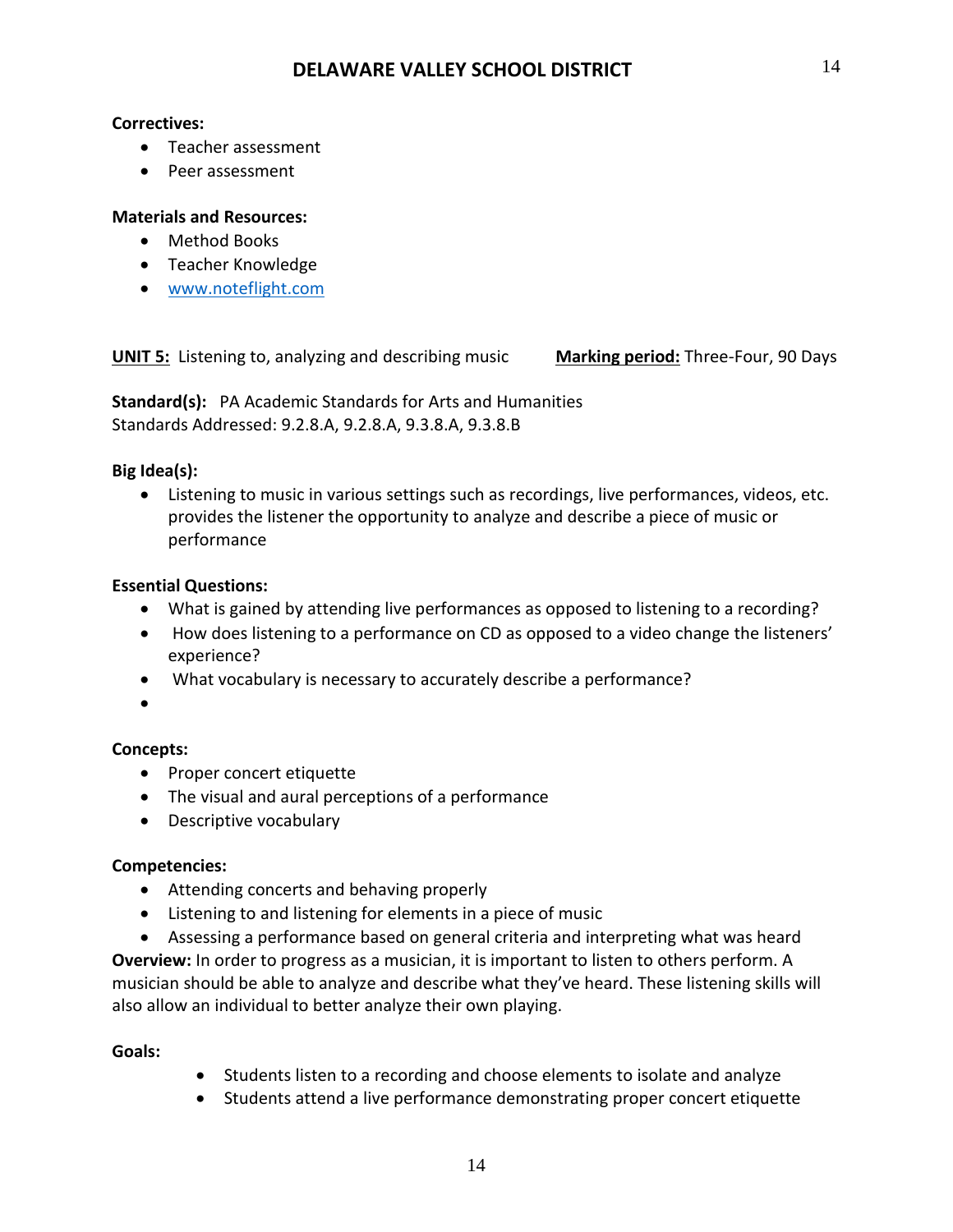• Students describe a performance, live or recorded, using proper musical vocabulary to analyze what they heard

## **Objectives:**

- Listening to a performance with analytical ears makes a student more likely to analyze their own personal performances
- In order to improve, students must be critical of elements in their own playing
- Audiences are expected to adhere to proper "rules" while in attendance

## **Core Activities and Corresponding Instructional Methods:**

- Play an assigned part in an ensemble and listen to similar parts in the ensemble
- Self evaluation of a performance
- Evaluation of the entire ensembles performances
- Analyze recordings of ensembles playing at various abilities and in different genres
- Listen and evaluate the elements of music in the selected repertoire

## **Assessments:**

- o Diagnostic
	- Discussion of what to listen for and then finding those elements
- o Formative:
	- Compare and discuss assessments of individual performances and ensemble performances
	- Attendance of concerts
- o Summative:
	- **Written critiques Extensions:**
	- **Play in an adjudication in which the ensemble is judged on musicality**
	- Listen to and discuss judging notes and comments
	- Attend a performance of another ensemble and compare and contrast their performance to that of your own ensemble

## **Correctives:**

Discuss proper vocabulary to use when providing a critique of a performance

## **Materials and Resources:**

- Method Books
- Orchestra Repertoire
- CD and DVD's, various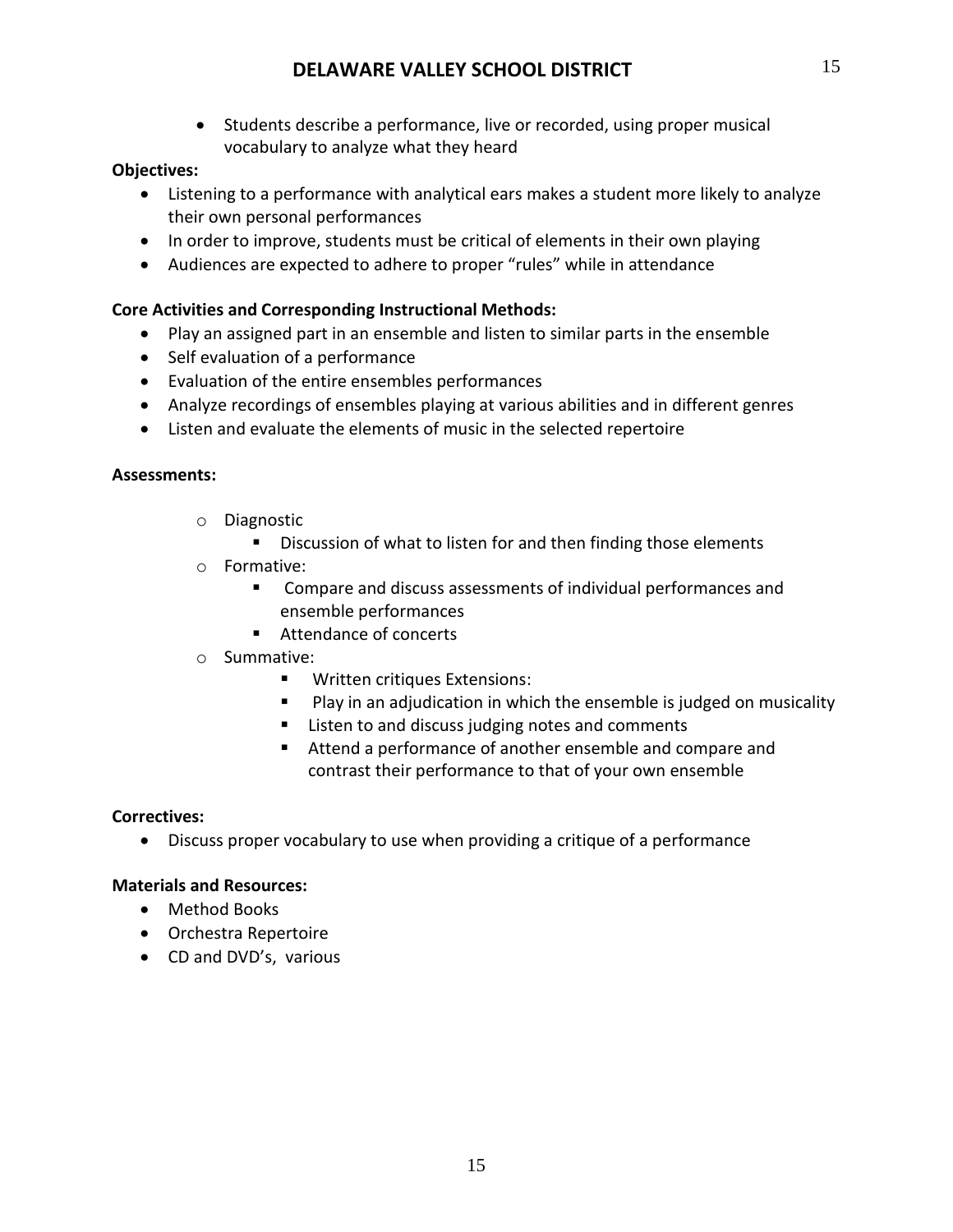## **Primary Textbook(s) Used for this Course of Instruction**

Name of Textbook:

Essential Elements Book 1, 2, 3 Advanced Technique Jazz Philharmonic 1 & 2